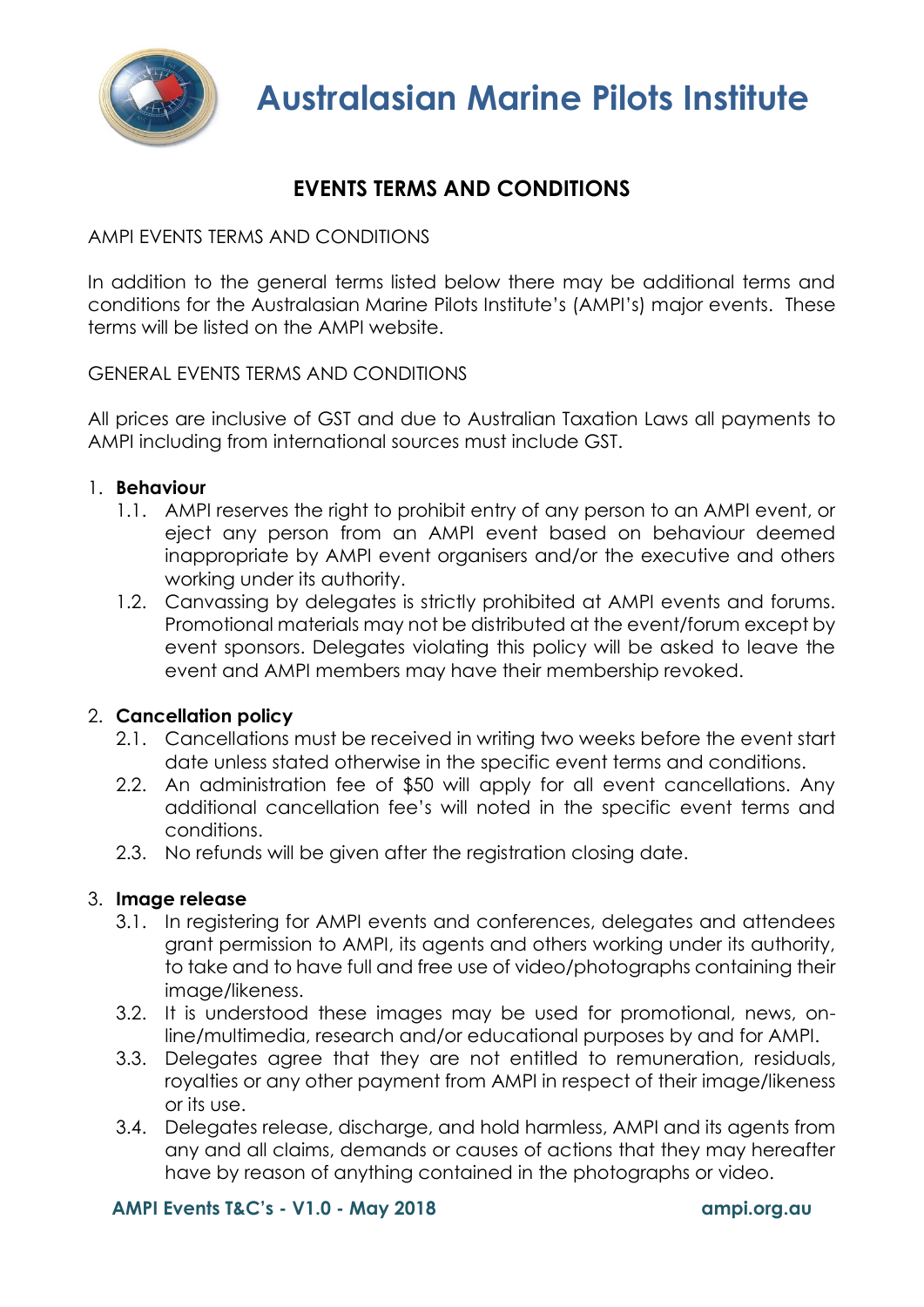

3.5. Should a delegate not agree to the above image release, they must advise AMPI in writing by contacting admin@ampi.org.au.

# 4. **Invoices**

- 4.1. When you complete and sign your copy of the registration form, or submit your registration online; a tax invoice in compliance with ATO requirements will be generated. This can be used to make payment by Electronic Funds Transfer, PayPal or cheque and you can keep this completed form on file for your tax records. You must make reference to the invoice and/or delegate attending.
- 4.2. Electronic Funds Transfer (EFT): If paying via EFT, a completed copy of the registration form along with a remittance advice is needed in order for the registration to be processed by AMPI.
- 4.3. Payment by EFT, PayPal and cheque, may not be accepted after the registration closing date. Your registration is not confirmed until you have received a receipt and confirmation email from AMPI.

# 4.4. **AMPI prefers payment by EFT or Paypal**

# 5. **Payment**

5.1. To avoid disappointment, ensure you pay for your booking(s) before the registration closing date. Anyone that has not received a confirmation email will not be on the event attendance list and therefore will not be admitted to the event.

# 6. **Privacy notice**

- 6.1. AMPI is concerned with the protection of your privacy. We support the privacy principles contained in the Privacy Act 1988 (Cth), as amended.
- 6.2. Your personal information is stored for the reasons stated in AMPI's privacy policy [\(here\)](https://www.ampi.org.au/privacy)

# 7. **Program**

7.1. AMPI reserves the right to change the program at any time. Every effort will be made to ensure a program of equivalent standard.

# 8. **Continuing Professional Development (CPD)**

- 8.1. AMPI members and delegates who register for AMPI events will be provided with an attendance certificate, which will should be recognised by most CPD programs. AMPI CPD subscribers or full AMPI members are responsible for the updating of their AMPI CPD profile with this certificate. View the AMPI CPD Guide for details.
- 8.2. For all CPD queries, please contact cpd@ampi.org.au.

# 9. **Attendance**

**AMPI Events T&C's - V1.0 - May 2018 ampi.org.au**